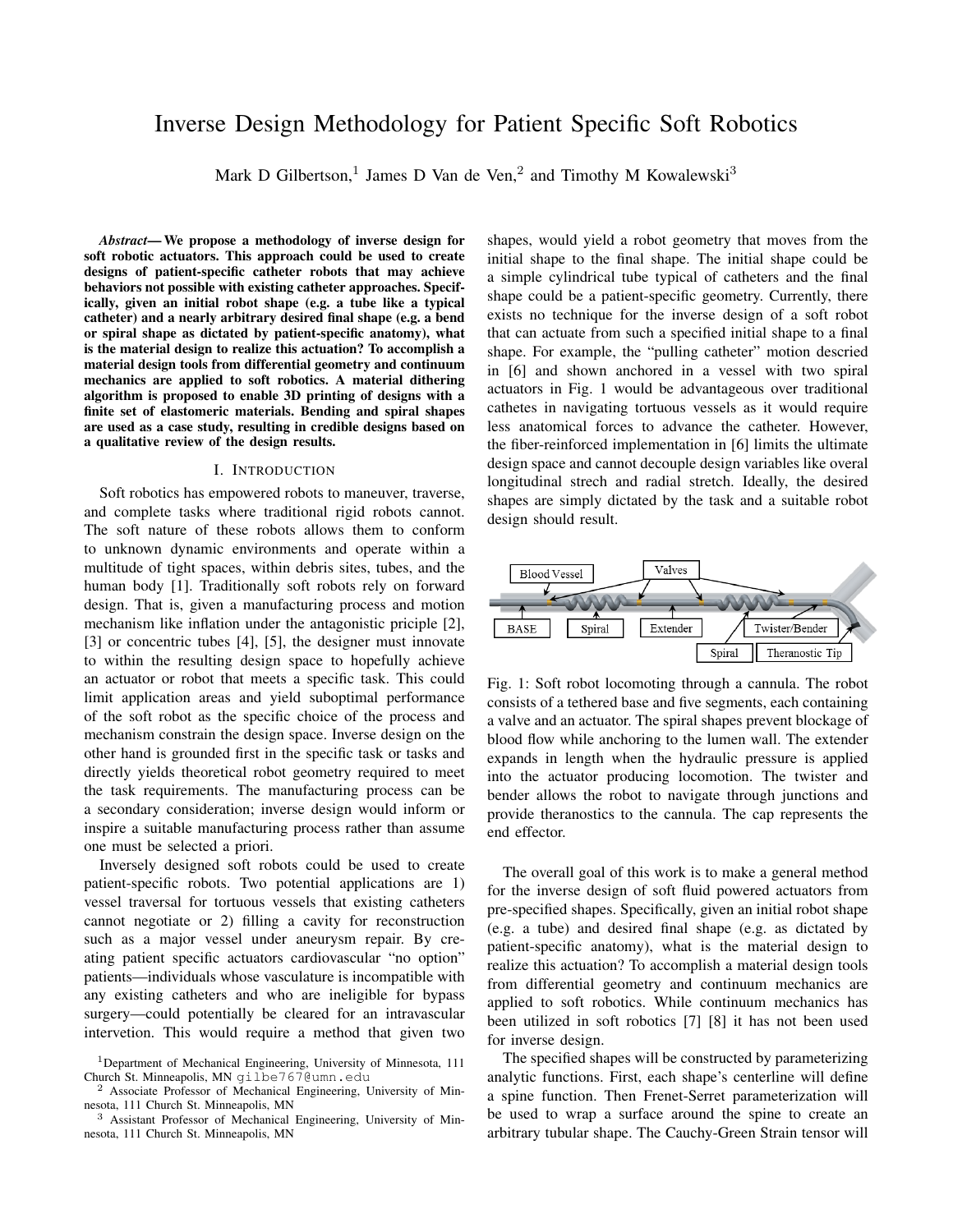then be applied to show local deformation at any point of the actuator as the well as the Cauchy stress tensor and a neo-Hookean constitutive law. With these tools, given two actuator shapes required by a specific task, a soft robot with distal locomotion can be inversely designed. And, given an appropriate manufacturing process like multimaterial elastomeric additive manufacturing, the design can potentially be realized.

#### II. METHODS

*1) Mathematical Tools for Inverse Design:* The first step of achieving inverse design was to create a mathematical framework to represent the desired initial and final shapes. Notation was created which defines an initial and final shape as well as dictate the stretch between the shapes. To create the shapes, a spine function (the centerline of a tubular shape) was defined and Frenet-Serret formulas was used from differential geometry to create a 3D surface. This approach is illustrated as two case studies: a) a bending actuator (e.g. for a specific turn radius in a vessel) and b) a spiral actuator (e.g. for anchoring and pulling through a patientspecific geometry, see [6]). Both shapes originate as simple cylindrical tubes.

First a spine function was created. The spine is a straight line for the initial shape and a deformed shape like a circular arc in the final configuration. A circular and helical spine,  $\Omega$ , are given in eq. 1 and eq. 2 respectively.

$$
\Omega_{circle}(t) = \begin{bmatrix} \frac{L}{\alpha} sin(\alpha t) \\ 0 \\ \frac{L}{\alpha} cos(\alpha t) - \frac{L}{\alpha} \end{bmatrix}
$$
 (1)

$$
\Omega_{helix}(t) = \begin{bmatrix} R\cos(kt/2\pi) \\ R\sin(kt/2\pi) \\ tL_z \end{bmatrix}
$$
 (2)

Where  $t$  is parameterization along the length.  $L$  is arc length of the spine.  $\alpha$  is the angle of bending of the spine. R is the helix radius.  $L_z$  is length of the spiral in the zdirection.  $k$  is pitch of the spiral.

With spines created, the next step was to create a tubular structure to encase the spine. Frenet-Serret parameters were chosen as they find the normal  $(N)$  and binormal  $(B)$  direction of the tangent spine (T) and allow a circle to be created perpendicular to the spine at any point. Eq. 3 describes the resulting deformation,  $\varphi$ .

$$
\varphi(\mathbf{X}) = \Omega(t) + r(\cos(\theta)\mathbf{N}(t) + \sin(\theta)\mathbf{B}(t))
$$
 (3)

Where  $\theta$  is the parameterization around the spine and **X** represents  $X, Y, Z$  before the transformation.

*2) Actuator Stretch Mapping:* In order to determine the stretch mapping from the initial actuator pose to a specified actuator pose Continuum Mechanics was utilized. The deformation gradient and left and right Cauchy-Green tensors (eq. 4) and the first three strain invariants (eq. 5) of the deformation (eq. 3) was be taken at any point along the actuator.

$$
\mathbf{F} = \frac{\partial \varphi(\mathbf{X})}{\partial \mathbf{X}} \quad \mathbf{C} = \mathbf{F}^T \mathbf{F} \quad \mathbf{B} = \mathbf{F} \mathbf{F}^T \tag{4}
$$

$$
I_1 = tr(\mathbf{B})
$$
  $I_2 = \frac{1}{2}[(tr(\mathbf{B}))^2 - tr(\mathbf{B}^2)]$   $I_3 = det(\mathbf{B})$  (5)

*3) Task 1: Stiffness Mapped Geometry:* The next step was to calculate the required material stiffness given a hydrostatic pressure, p. In order to use a constraint on the hydrostatic pressure we assumed a thin wall and treated the stress analysis as if it were a shell.

The Cauchy stress tensor (eq. 6) can be used to define the stress as a function of the deformation and constitutive law. An isotropic neo-Hookean material (eq. 7) was assumed which allowed for the reduction of eq. 6 with eq. 8.

$$
\sigma = \frac{1}{I_3} [I_3 W_{,I_3} \mathbf{I} + 2(W_{,I_1} + I_1 W_{,I_2}) B - 2W_{,I_2} B^2] \tag{6}
$$

$$
W = c_1(I_1 - 3)
$$
 (7)

$$
W_{,I_1} = c_1 \quad W_{,I_2} = 0 \quad W_{,I_3} = 0 \tag{8}
$$

The hydrostatic pressure can be represented by decomposing the Cauchy stress tensor into devatoric (shear) and hydrostatic pressure components. This representation is shown in eq. 9 where s is the devatoric portion. Eq. 9 can be rewritten in terms of only the  $\sigma$  and p by taking a trace which removes the devatoric components (eq. 10).

$$
\sigma = s - pI \tag{9}
$$

$$
p = -\frac{1}{3}tr(\sigma) \tag{10}
$$

Substituting eq. 6-8 into eq. 10 produces an equation for the neo-Hookean material constant as a function of the deformation and input pressure (eq. 11).

$$
c_1 = \frac{3p}{2tr(B)}\tag{11}
$$

While this method was shown for a neo-Hookean material it could be expanded to higher ordered material models while still adhering to the method presented and outlined in Algorithm 1.

*4) Task 2: Material Mapping:* With a stiffness mapped geometry determined (eq. 11) the next goal was to determine a finite number of materials to represent the stiffness. Volumetric dithering algorithms, similar to a Floyd-Steinberg algorithm [9], was applied to the stiffness mapped geometry to produce a dithered mapping. This dithered mapping took a stiffness mapped geometry, determined the 10th and 90th percentile of stiffness and dithered between these two values as shown in Algorithm 2 producing a dithered geometry.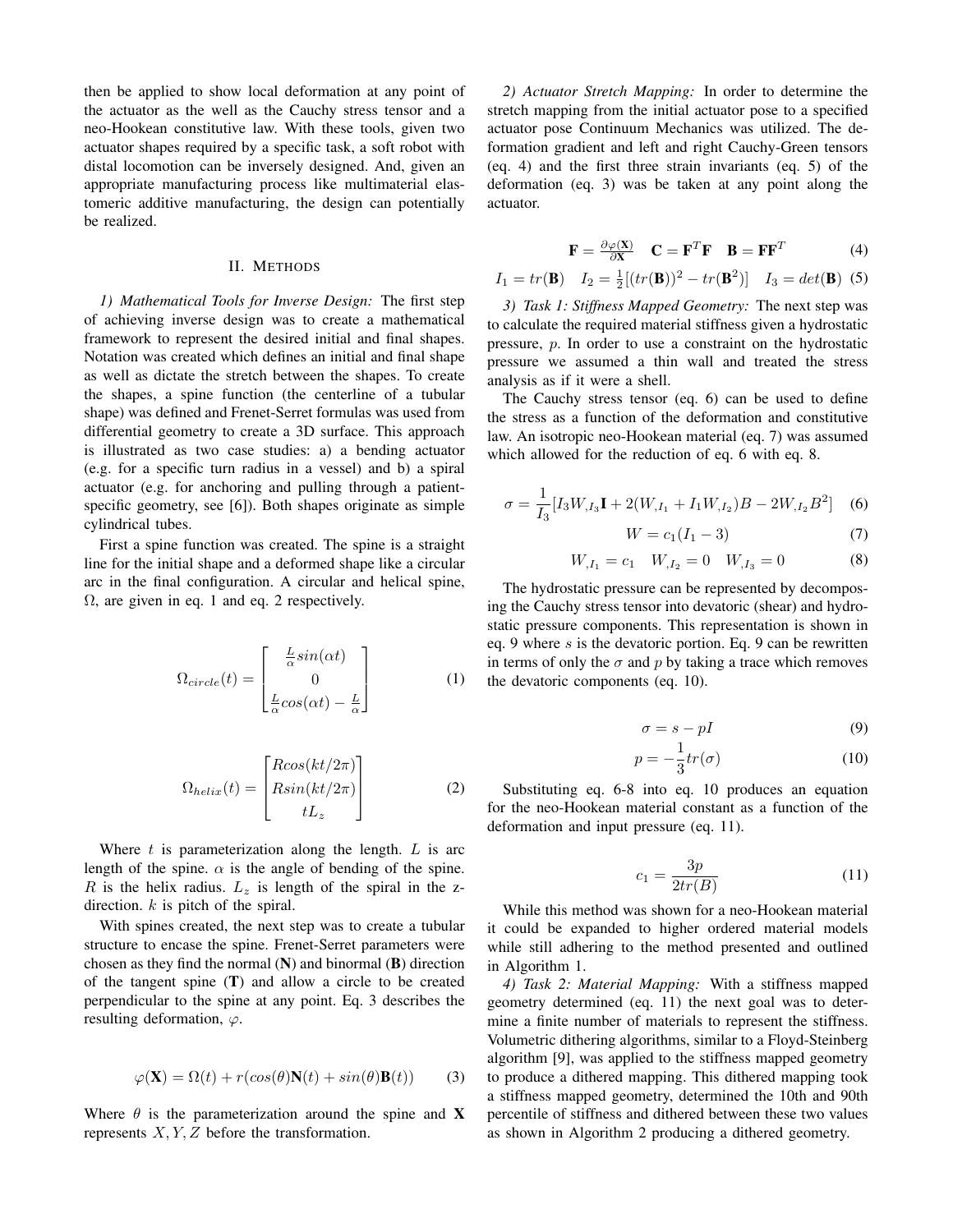## Algorithm 1 Volumetric Stiffness Mapping Algorithm

1: procedure STIFFNESS\_MAP $(F, p)$ 

- 2: Cauchy stress,  $\sigma$
- 3: Select constitutive law, W
- 4: Simplify  $\sigma$  with W
- 5: Apply  $p = -\frac{1}{3}tr(\sigma)$
- 6: solve for material coefficients
- 7: end procedure

Algorithm 2 Modified Floyd-Steinberg Material Dithering

|                                                                                   | 1: <b>procedure</b> DITHER $(c_1)$                       |  |  |  |
|-----------------------------------------------------------------------------------|----------------------------------------------------------|--|--|--|
| 2:                                                                                | for y from top to bottom do                              |  |  |  |
| 3:                                                                                | for x from left to right do                              |  |  |  |
| 4:                                                                                | $\text{mat-choice} := \text{find-closesLmat}(c_1[x][y])$ |  |  |  |
| 5:                                                                                | $\mathcal{E}[x][y] := \text{mat\_choice}$                |  |  |  |
| 6:                                                                                | $E := c_1[x][y]$ - mat_choice                            |  |  |  |
| 7:                                                                                | $\xi[x+1][y] := c_1[x+1][y] + E * 7/16$                  |  |  |  |
| 8:                                                                                | $\xi[x-1][y+1] := c_1[x-1][y+1] + E * 3/16$              |  |  |  |
| 9:                                                                                | $\xi[x][y+1] := c_1[x][y+1] + E * 5/16$                  |  |  |  |
| 10:                                                                               | $\xi[x+1][y+1] := c_1[x+1][y+1] + E * 1/16$              |  |  |  |
| 11:                                                                               | end for                                                  |  |  |  |
| 12:                                                                               | end for                                                  |  |  |  |
|                                                                                   | return( $\xi$ )<br>13:                                   |  |  |  |
| 14: end procedure                                                                 |                                                          |  |  |  |
| *Constants derived for globally minimized error [9].<br>mat() stands for material |                                                          |  |  |  |

## III. RESULTS

To test both cases the actuator design in Table I was used.

TABLE I: Actuator parameters used to fulfill eq. 1-3.

|                                  |                  |        | $\mathbf{L} \times$ |  |
|----------------------------------|------------------|--------|---------------------|--|
| $10 \text{ mm}$ $100 \text{ mm}$ | $90 \text{ deg}$ | 7.5 mm | $100 \text{ mm}$    |  |

For both spine selections eq. 1 and eq. 2 a continuous and dithered stiffness mapped geometry was found. Figure 2 and Figure 3 both show the mappings and conditions respectively. Table II show the 10th and 90th percentile of the continuous stiffness mapping for the bending and spiral actuator.

TABLE II: Material coefficients used in Algorithm 1

| Percentile | Bender     | Spiral     |
|------------|------------|------------|
| $10^{th}$  | 37.748 kPa | 2.2385 kPa |
| $90^{th}$  | 37.860 kPa | 2.2386 kPa |

## IV. DISCUSSION

Figure 2 shows the tubular actuator before and after the specified deformation. Figure 2a-b show the actuator with a continuous stiffness mapping. This mapping follows one's intuition of a bending actuator and is similar to the corresponding design in [10]. After the dithering had been



Fig. 2: Continuous and dithered stiffness mappings of a bending actuator (case a). The first order continuous stiffness mapping are shown in a and b while the binary dithered material mapping from Algorithm 2 and Table II is shown in c and d. All distances are in meters.



Fig. 3: Continuous and dithered stiffness mappings of a spiraling actuator (case b). The first order continuous stiffness mapping are shown in a and b while the binary dithered material mapping from Algorithm 2 and Table II is shown in c and d. All distances are in meters.

performed (Figure 2c-d) it can be seen that the continuous and dithered geometry follow intuitive trends.

Figure 3 shows the design from a spiraling actuator of the same radius of the bending actuator. By looking at the both the dithered and continuous mapping one can intuitively see how the actuators could deform from Figure 3a to Figure 3b or Figure 3c to Figure 3d.

The model presented makes the assumption that the wall thickness is infinitesimally thin. This neglects an important factor in computing resulting stresses from strains. This is likely partly the cause of the the derived material parameters to have a small range as seen in Table II and for their values to be low. While this creates issues for realistic FEM simulation, it still provides a proof-of-concept for the